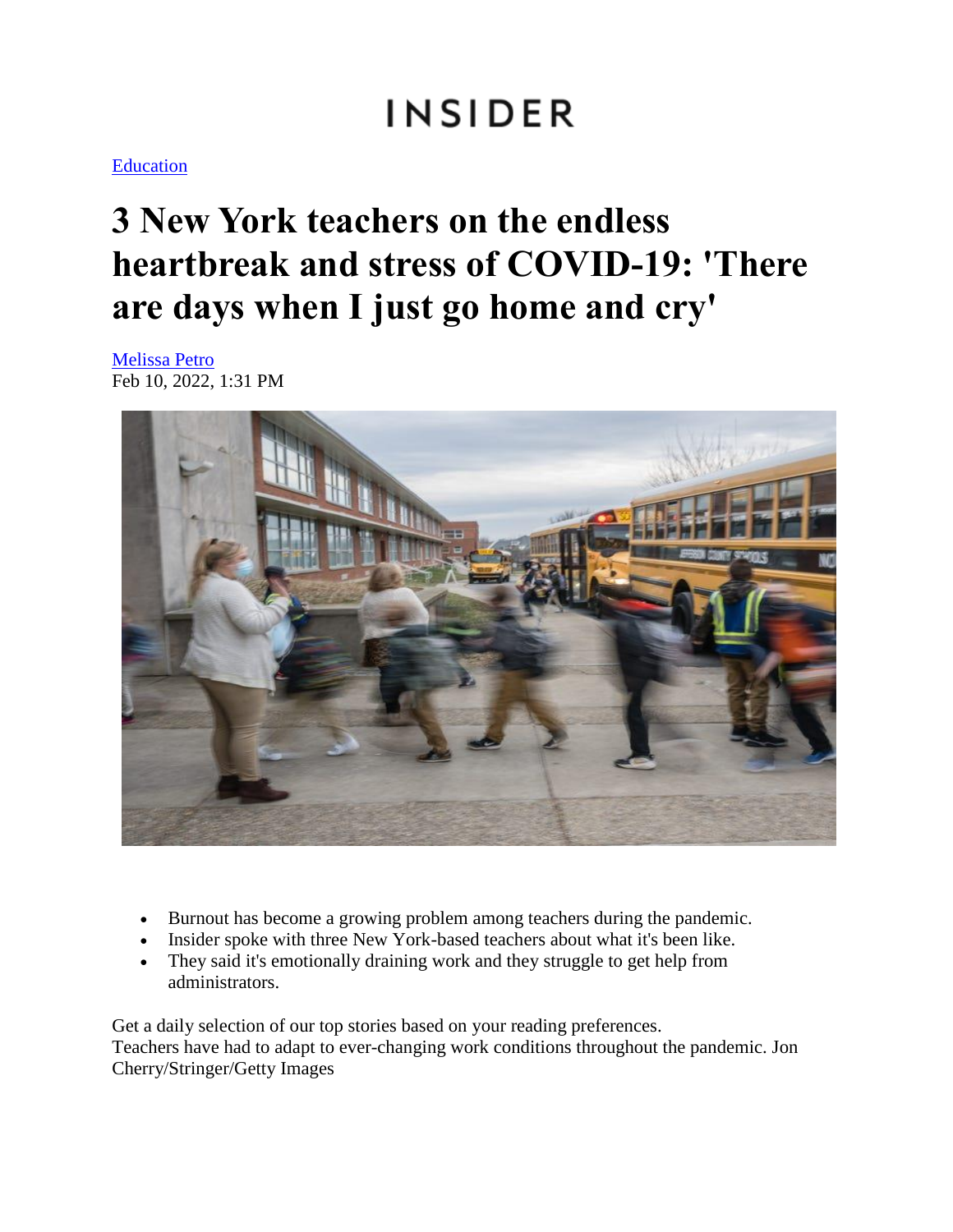*This as-told-to article is based on transcribed conversations with three workers whose words have been edited for length and clarity.*

It's no secret that teachers are overworked and exhausted two years into teaching during the pandemic. One recent survey showed that 50% of teachers are [considering leaving education](https://www.businessinsider.com/teachers-thinking-about-leaving-early-pandemic-nea-survey-2022-2) sooner because of COVID-19.

With the spring semester underway, three veteran teachers spoke to Insider about the burnout they're dealing with and how the pandemic has changed teaching.

## **'Forget academics — we're still just teaching the basics: how to sit, listen, and ask questions'**

Jennifer Heaphy. Courtesy photo At the start of the 2021 school year, the behavior I saw from students was shocking.

*Jennifer Heaphy, 50, is a second-grade teacher in Webster, New York, and has been teaching for 30 years.*

On the playground, the children would howl at each other like wolves. They were feral. They'd lost the ability to interact with other children, they couldn't wait their turn, and they couldn't focus. They were rolling around on the ground, which is very atypical for seven- to eight-yearolds.

Picture a lot of crying and a lot of injuries. Kids biting and punching each other. Halfway through the school year, we've progressed, but it's almost like we're resocializing these children. Forget academics — we're still just teaching them the basics: how to sit, listen, and ask questions.

We're dealing with all of this on top of a lot of negativity from parents and community members. Some attack us for enforcing state mask mandates, and others are angry and afraid we'll loosen up on protocols.

There are days when I just go home and cry. I cry for these kids, and I cry for the way the job has changed.

I feel like people think teachers are whining, but working with children — it's not like being in a cubicle. The job has always required a lot of energy, but the stress of the COVID-19 situation layered on top of these kids' growing needs is exhausting. I sympathize with young teachers who say, "I don't know if I can keep doing this."

## **'I leave work every day both physically and emotionally exhausted'**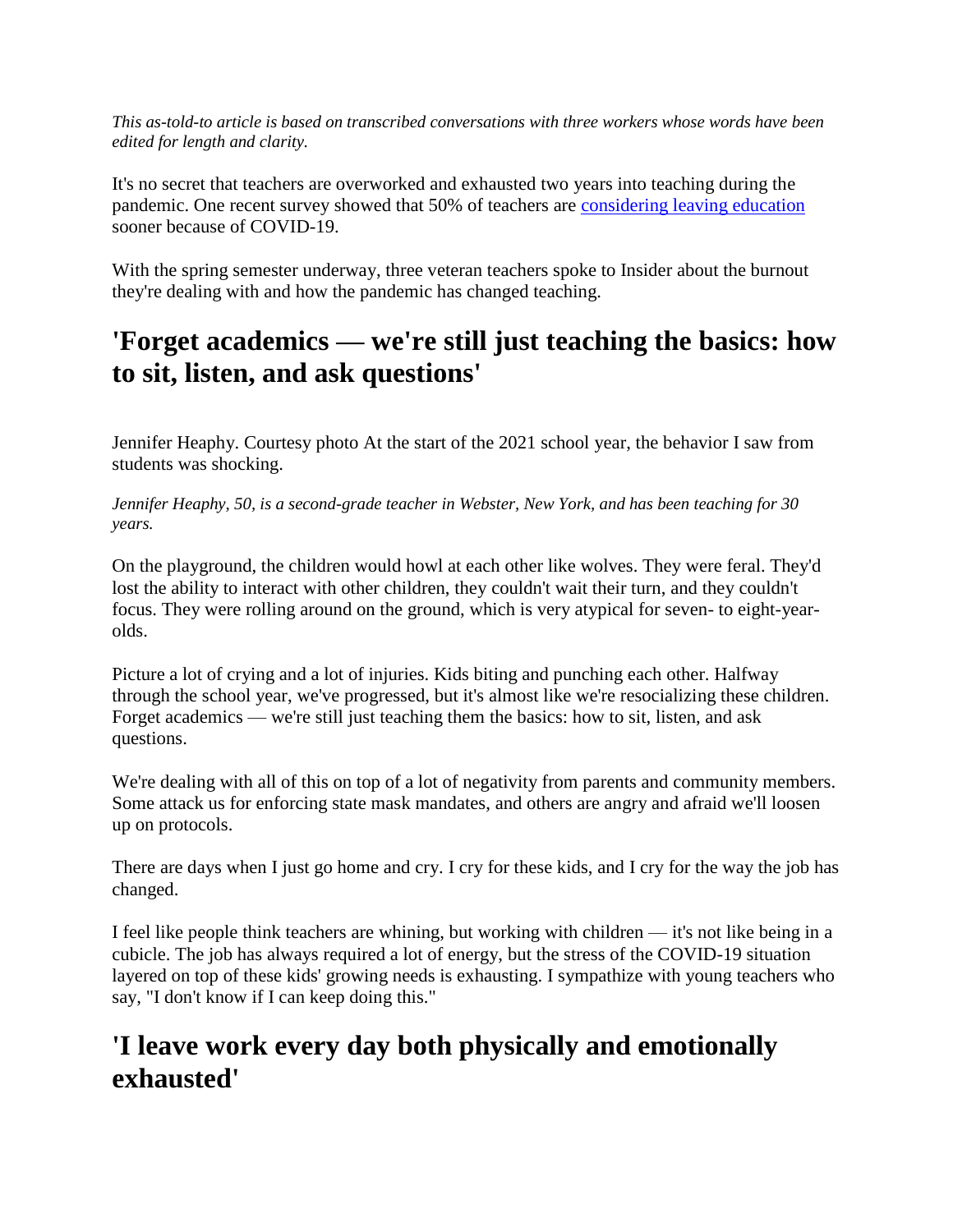#### Bob Hechler. Courtesy photo

*Bob Hechler, 56, is a high-school visual-arts teacher in the Bronx, New York, and has been teaching for 22 years.*

The administration wants to pretend we're 100% back to normal and everything's fine. They want teachers and kids to act as if there was no pandemic. It's incredibly stressful.

I'm working in the classroom, after class, and late into the night to try to help my students make up for the work they missed the year before as well as provide them emotional support as a caretaker. I'm carrying the weight of it all on my shoulders.

Yes, students are academically behind, but a lot of them are emotionally broken, too, and that's what we ought to be focused on fixing.

The kids are the only thing that make me get up and come into work every day. I have five or six years until retirement. If I were in a less stressful environment, I'd go another 15 years because I truly love teaching.

As it is, I leave work every day both physically and emotionally exhausted. How long can anyone do that?

#### **'This pandemic has taken away something I was good at'**

Laura C. Courtesy photo

*Laura C. (who asked to keep her last name anonymous for privacy reasons), 47, is a high-school teacher in West Babylon, New York, and has been teaching for 21 years.*

Teaching has always been a lot of work, but it was work you felt good about doing because you were appreciated. In recent years, and especially since the start of the pandemic, our society has lost respect for the profession. There's no empathy or consideration for teachers as professionals, let alone human beings.

The workload is enormous. Nothing's been taken off our plates and new things are constantly being added.

Last year, we all had to learn how to teach virtually overnight. Our curriculum needed to be revised and reinvented.

This year, we're livestreaming, so materials need to be loaded to Google Classroom for kids in quarantine. Mind you, I'm not a technologically savvy person. It's time consuming, all that scanning and inputting. Figuring out how to present materials differently takes a lot of thought — all of this on top of meeting our student's emotional needs.